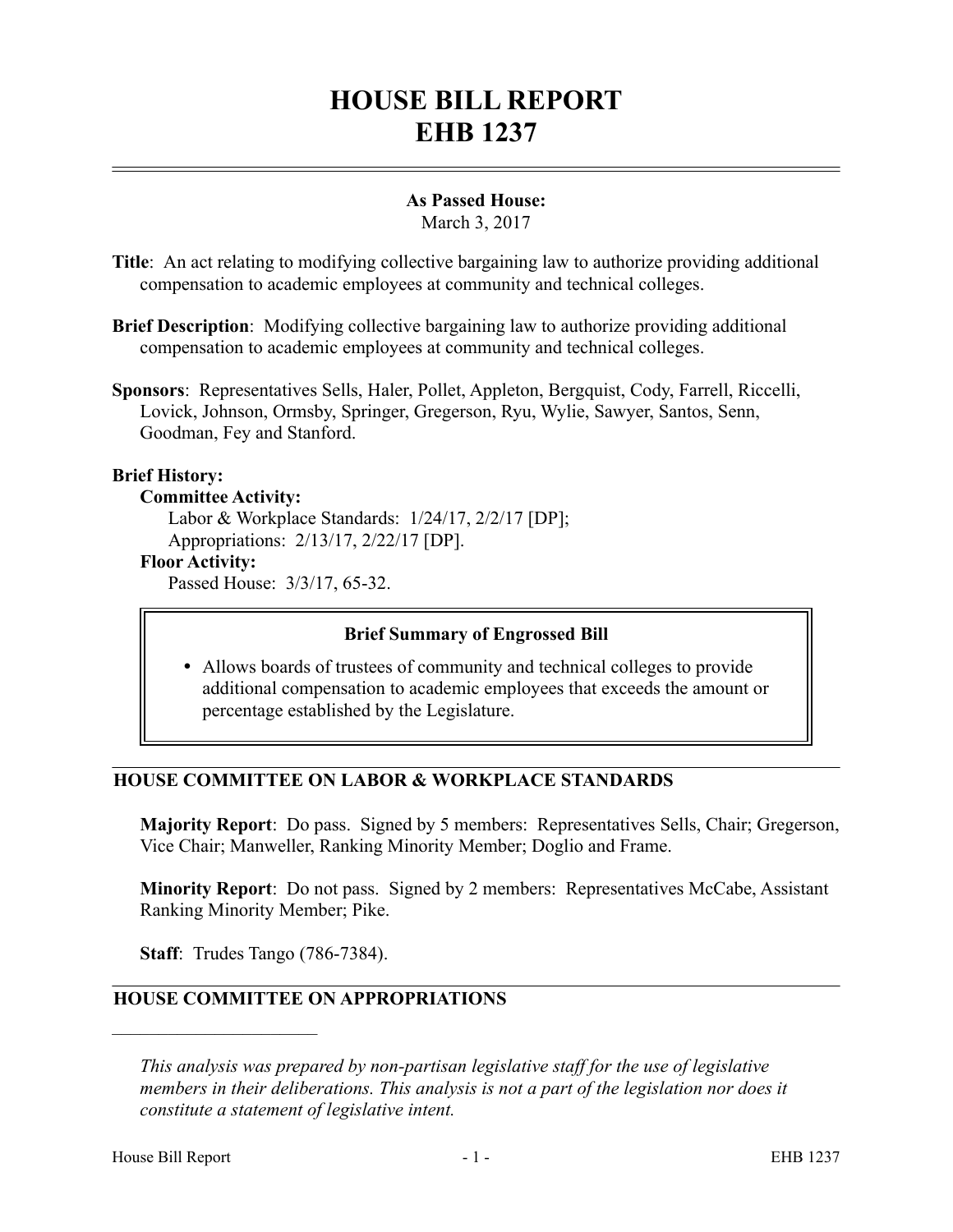**Majority Report**: Do pass. Signed by 22 members: Representatives Ormsby, Chair; Robinson, Vice Chair; MacEwen, Assistant Ranking Minority Member; Stokesbary, Assistant Ranking Minority Member; Bergquist, Cody, Fitzgibbon, Haler, Hansen, Hudgins, Jinkins, Kagi, Lytton, Manweller, Pettigrew, Pollet, Sawyer, Senn, Springer, Stanford, Sullivan and Tharinger.

**Minority Report**: Do not pass. Signed by 11 members: Representatives Chandler, Ranking Minority Member; Buys, Caldier, Condotta, Harris, Nealey, Schmick, Taylor, Vick, Volz and Wilcox.

**Staff**: David Pringle (786-7310).

### **Background**:

Several collective bargaining laws apply to public institutions of higher education. These laws generally provide that the governing boards and the exclusive bargaining representatives have a mutual obligation to bargain in good faith over wages, hours, and terms and conditions of employment.

For faculty at four-year institutions and certain student employees at the University of Washington and Washington State University, a collective bargaining agreement may not include compensation that exceeds the amount or percentage established by the Legislature in the appropriations act. However, the employer may provide additional compensation to faculty and certain student employees that exceeds that provided by the Legislature.

For academic employees at community and technical colleges (CTCs), a contract may not include salary increases that exceed the amount or percentage established by the Legislature in the appropriations act and allocated by the State Board for Community and Technical Colleges (State Board). Any provisions pertaining to salary increases in a contract are not binding upon future actions of the Legislature. If any provision of a salary increase is subsequently modified by the Legislature in an appropriations act, the parties must enter into collective bargaining to arrive at the mutually agreed upon replacement for the modified provision. There is no provision allowing for additional compensation.

Generally, for bargaining agreements of classified employees of institutions of higher education, the Governor must submit a request for funds to the Legislature to implement the compensation provisions of the agreements. The Governor may not submit requests for funds unless the requests have first been submitted to the Director of the Office of Financial Management (OFM) by October 1 prior to the legislative session in which the request for funds to implement the agreement is to be considered and the Director of the OFM has certified that the request is feasible financially for the state. Bargaining agreements of academic employees of institutions of higher education are not subject to this requirement.

### **Summary of Engrossed Bill**:

A board of trustees may provide additional compensation to CTC academic employees that exceeds what is provided by the Legislature. The language specifying that provisions related to salary increases in a contract are not binding on the Legislature's future actions is stricken.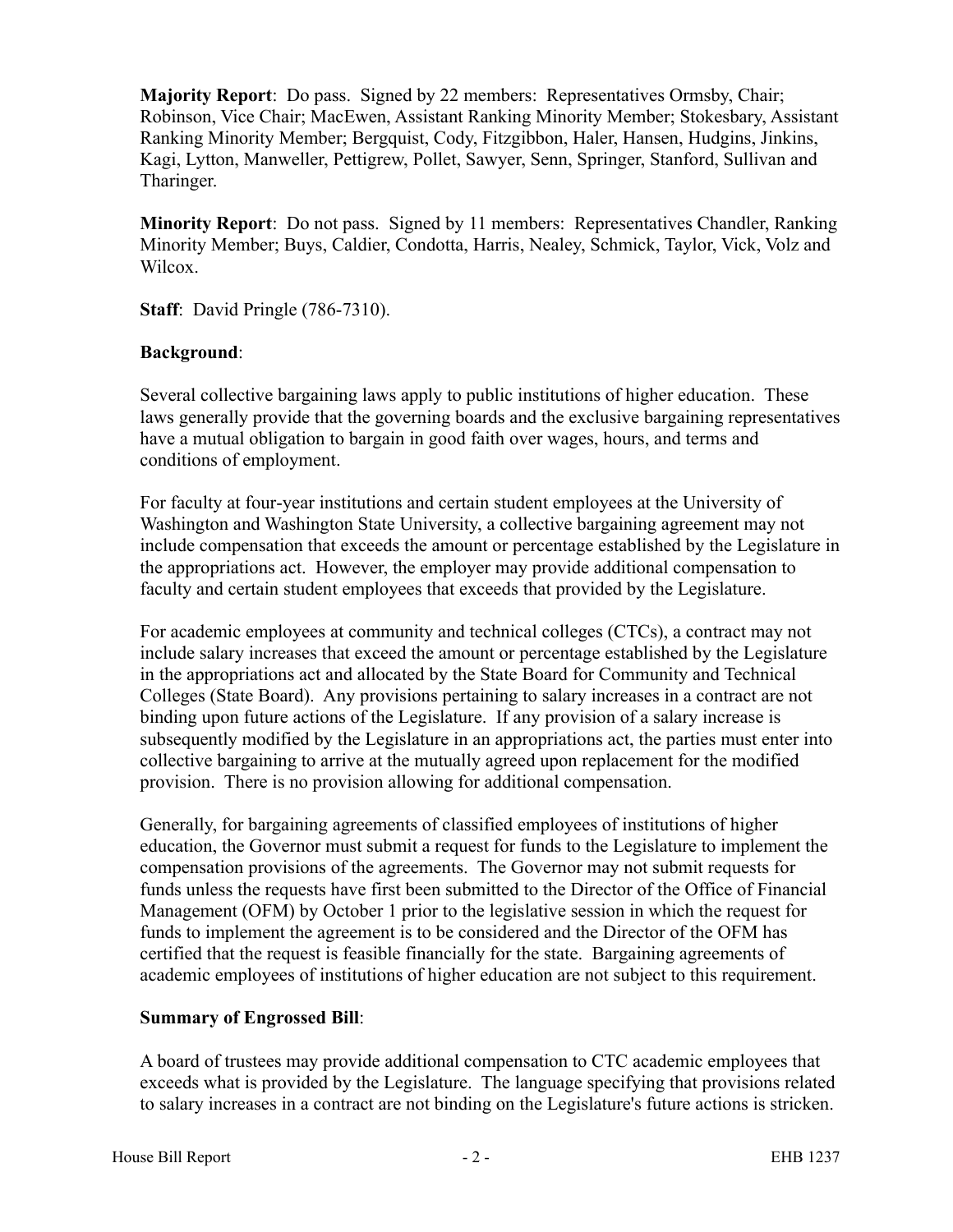The written bargaining agreement acted upon by the board of trustees of a community or technical college must be submitted to the Director of the OFM by October 1 prior to the fiscal year in which the provisions of the agreement go into effect.

**Appropriation**: None.

**Fiscal Note**: Available.

**Effective Date**: The bill takes effect 90 days after adjournment of the session in which the bill is passed.

**Staff Summary of Public Testimony** (Labor & Workplace Standards):

(In support) Currently, CTC faculty are restricted to salary increases that the Legislature gives. This bill will provide full bargaining rights to all employees and will be an improvement in the employer/employee relationship. Other academic employees can bargain their salaries and the CTC employees deserve the same rights. The CTCs suffer from chronic underfunding, yet CTC administrative salaries keep increasing by using local funds. The CTC faculty need to be a priority. It would improve morale and give control back to the institutions. Student success depends on good faculty.

(Opposed) This bill would allow unions to cannibalize local funds, which is the same situation the K-12 system is in. The CTCs do not have discretionary levies. There should be an end to locally negotiated pay raises. If this bill passes, buildings would go unmaintained and programs will likely be cut.

(Other) More money from the Legislature is needed for salaries. This is a state responsibility. Local funds go down when enrollments decrease and when tuition decreases. Local funds differ across the CTC system and depend on enrollment, the size of the school, community resources, and other factors. It is uneven across institutions and from year-to-year. Local funds are supposed to address emerging needs in the community that state funds cannot address, such as instructional equipment.

### **Staff Summary of Public Testimony** (Appropriations):

(In support) Our colleges need the opportunity to maximize their ability to recruit and retain faculty. Salary increments are only available to faculty if they are specifically funded by the state. Any impacts from this bill would depend on future bargaining and would be dealt with at the local level. This bill has no state fiscal impacts. Last biennium, the local funds were allowed to be used for faculty increments. The experience of the last two years shows that this will not break the bank. Colleges and faculty will be able to have genuine conversations at the bargaining table.

### (Opposed) None.

(Other) The colleges strongly support their faculty, but there are things in the bill to be concerned about. The fiscal note provides an example of how costly these negotiations can